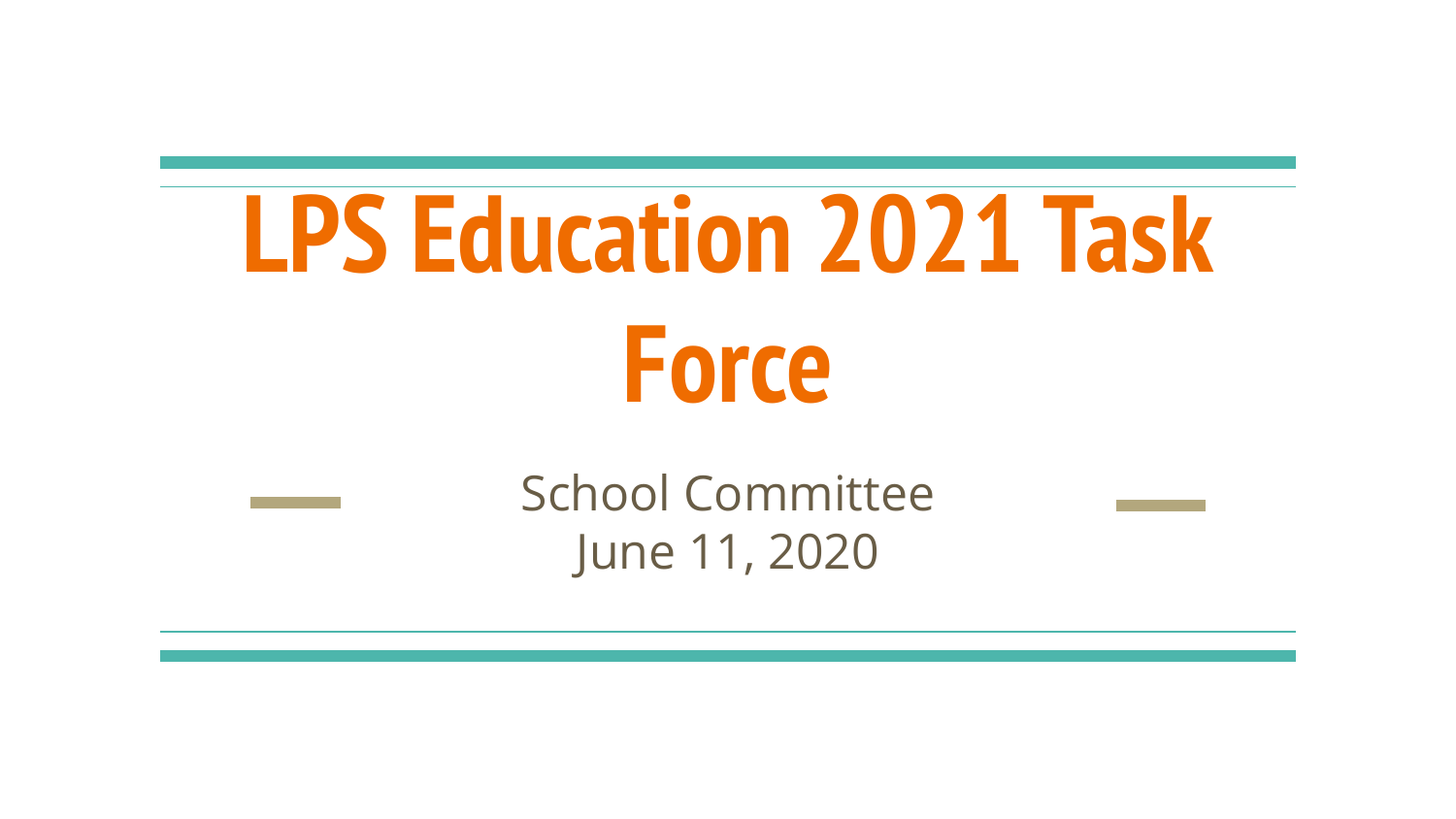#### **Working Groups**

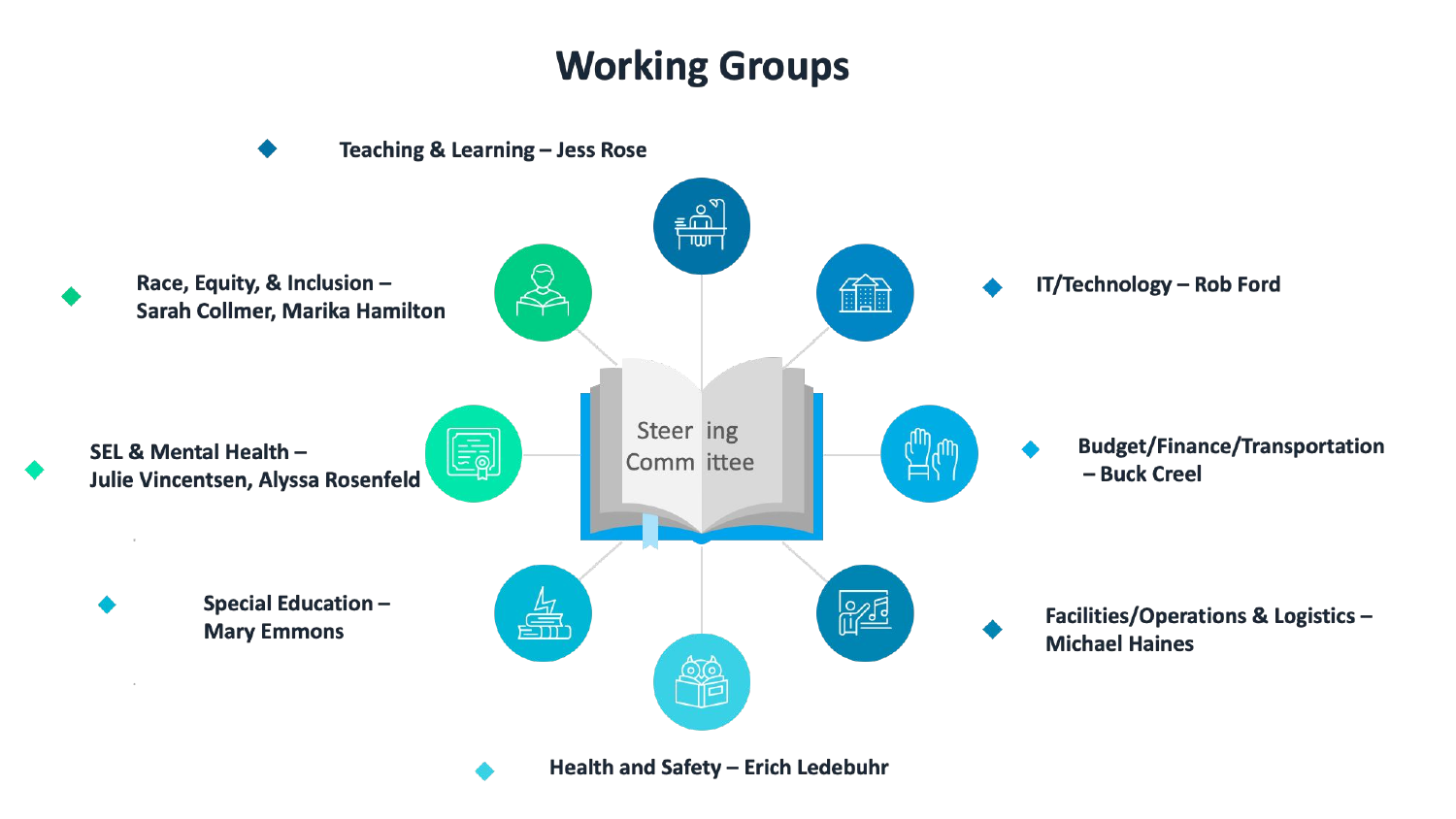#### **TIMELINE and Next Steps**

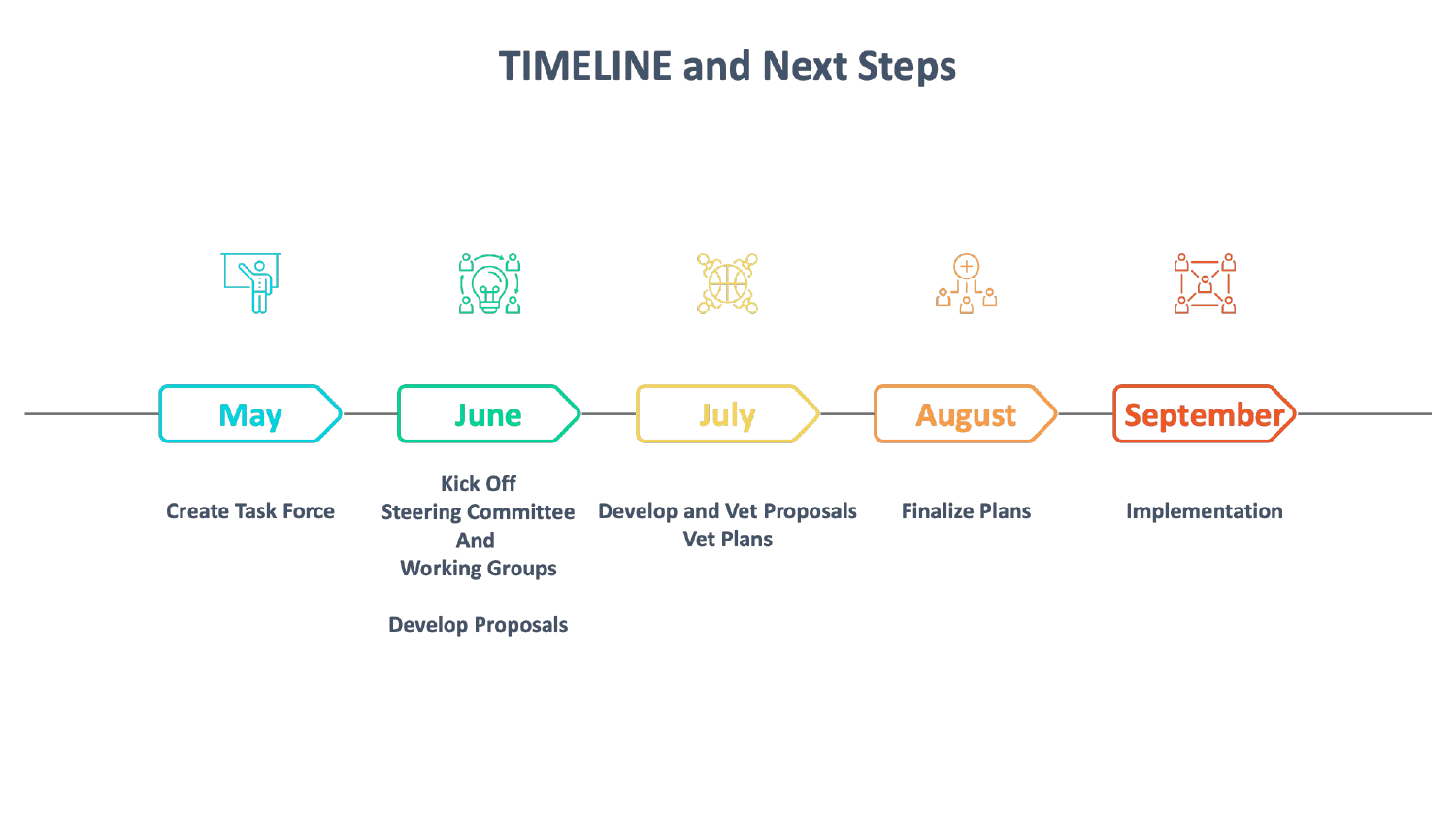#### **Decision-Making Process**

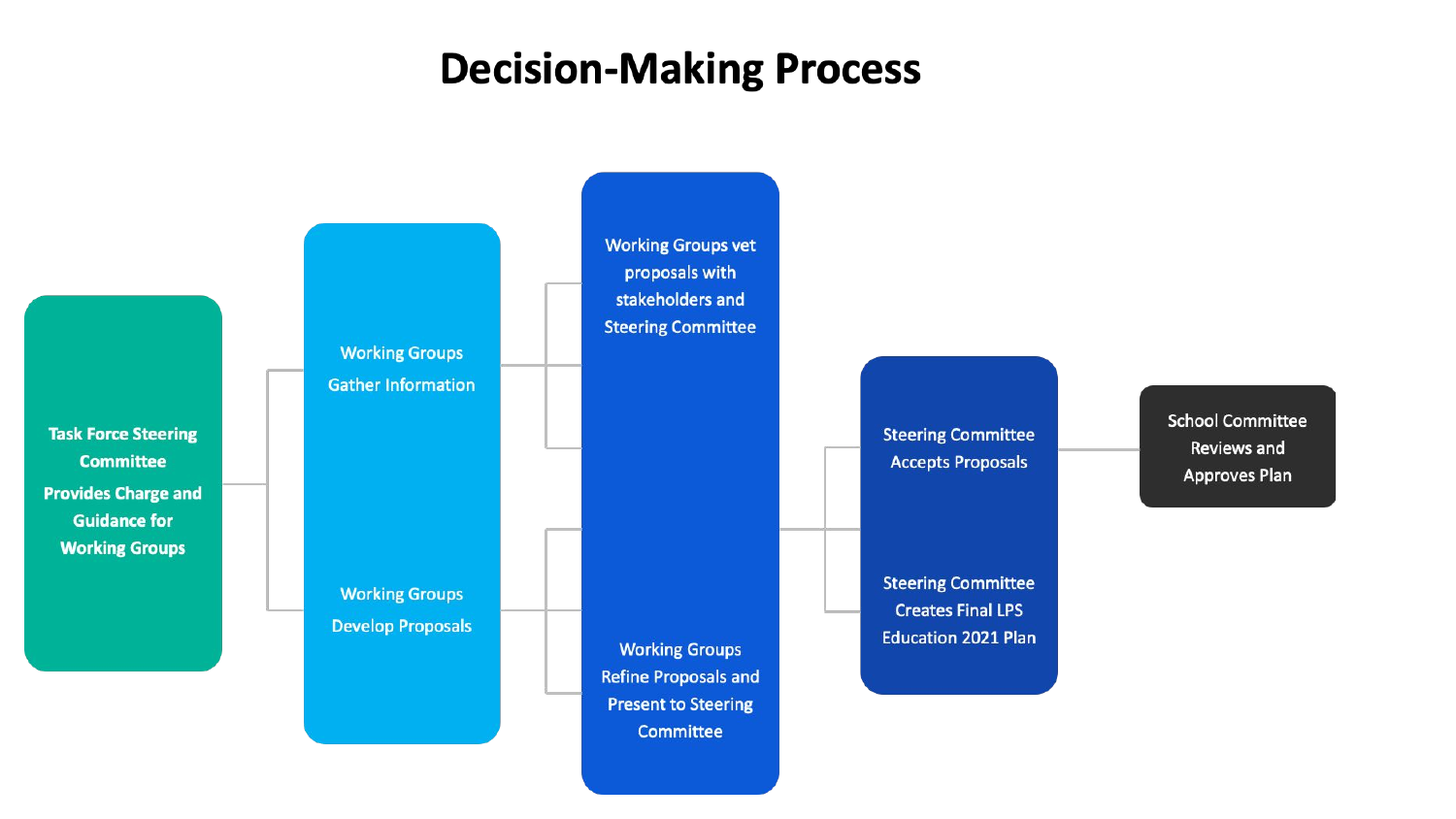#### **Next Steps:**

- Steering Committee Kick-Off and Orientation Friday, June 19th
- Working Groups Kick-Off and Orientation Begin Week of June 22nd

● Bi-weekly Steering Committee and Working Group Sessions on opposite weeks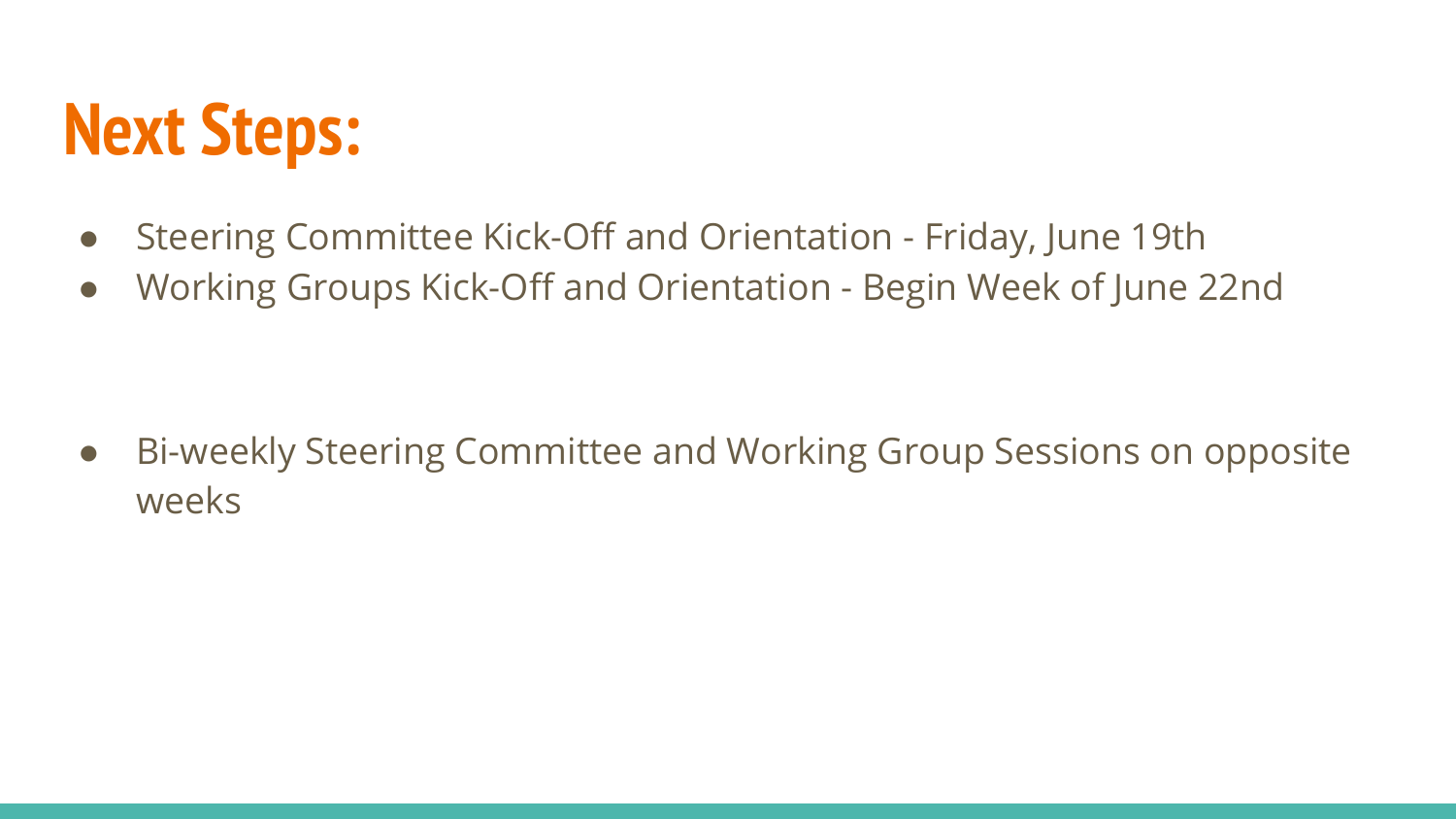### **Steering Committee**

Becky McFall, Superintendent

Buck Creel, Administrator for Business and Finance

Mary Emmons, Administrator for Student **Services** 

Jess Rose, Assistant Superintendent Rob Ford, Director of Technology Michael Haines, Facilities Manager Marika Hamilton, METCO Director Devon Burroughs, METCO Program Coordinator Sharon Hobbs, Principal Erich Ledebuhr, Principal Sarah Collmer, Principal

Julie Vincentsen, Principal Lynn Fagan, Preschool Coordinator Denise Oldham, Hanscom Student Services Coordinator Naomi Konikoff, Lincoln Student Services Coordinator Tara Mitchell, Parent/School Committee Laurel Wironen, HAFB Education Liaison Matt Reed, LEA Co-president/Lincoln grade 2 teacher Alyssa Rosenfeld, Lincoln Social Worker Kristen Ferris, Parent/Educator Parent/Healthcare Provider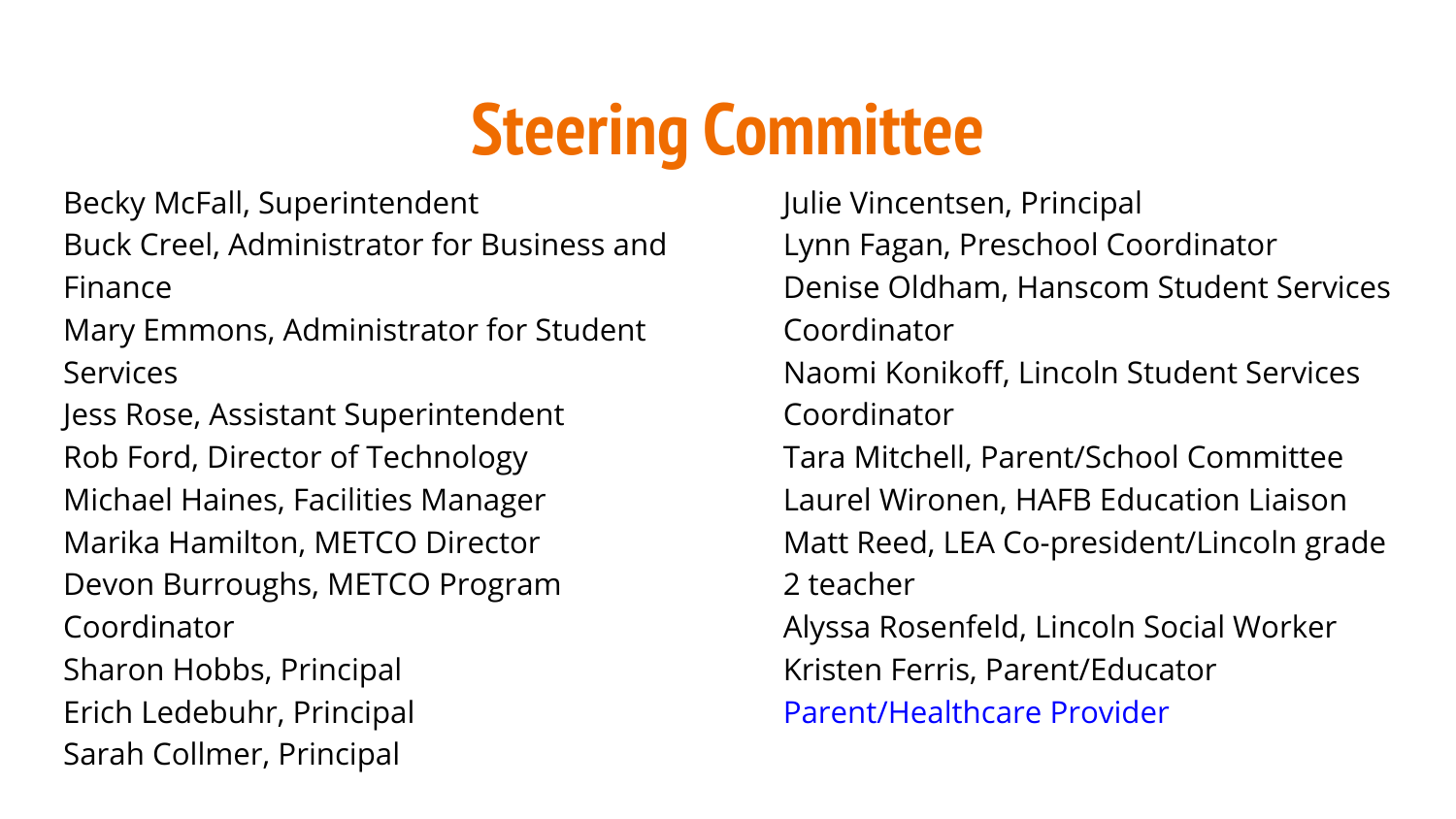## **Teaching & Learning - Jess Rose**

Nicole Putnam, Instructional Technology Specialist Gwen Blumberg, Literacy Content **Specialist** Kathy O'Connell, Math Content **Specialist** Matt Reed, Lincoln Grade 2 Teacher Carolyn Baughan, Hanscom Grade 3 Teacher Kathryn Rinaldo, Hanscom Grade 6 Teacher

Jodie Conway, Lincoln Grade 8 Teacher Rob Ford, Director of Technology Elizabeth Hamblin, Lincoln School Psychologist Karen LoRusso, Hanscom Preschool Teacher Blake Siskavich, Music Teacher Tara Sweeney, English Language Learner Teacher All Principals as Needed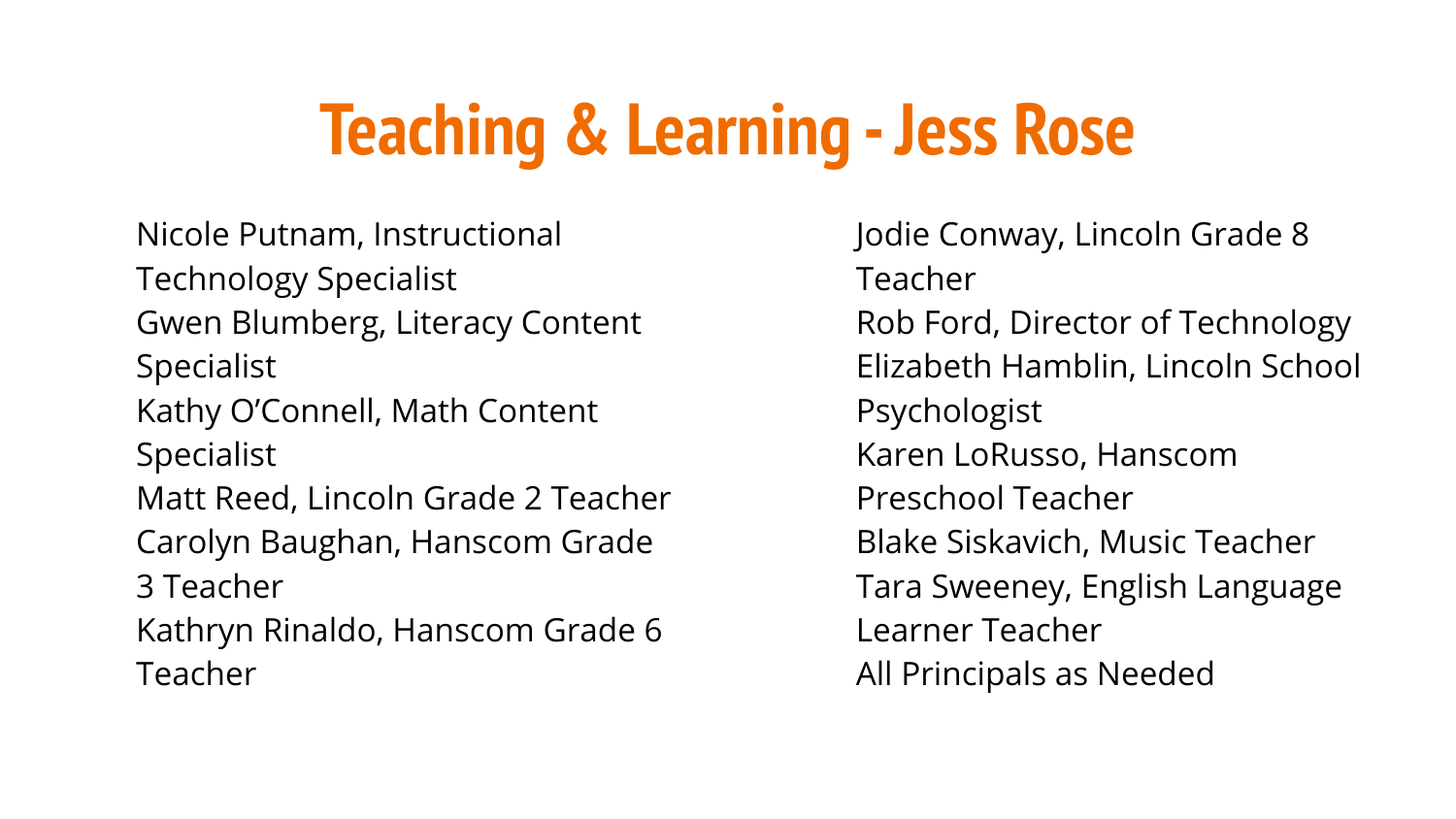#### **Race, Equity & Inclusion Sarah Collmer & Marika Hamilton**

Lauren Sonalkar, Lincoln Science Enrichment Teacher Nicole Branton, Lincoln Grade 1 Teacher Claudia FoxTree, Lincoln Special Educator Hilary Skelton, Lincoln Grade 8 Teacher Devon Burroughs, METCO Program Coordinator Brian Garside, Hanscom Social Worker Becca Fasciano, Hanscom Grade 6 Teacher Mary Keane, Hanscom Grade 2 Teacher Hanscom Teaching Assistant Parent Representatives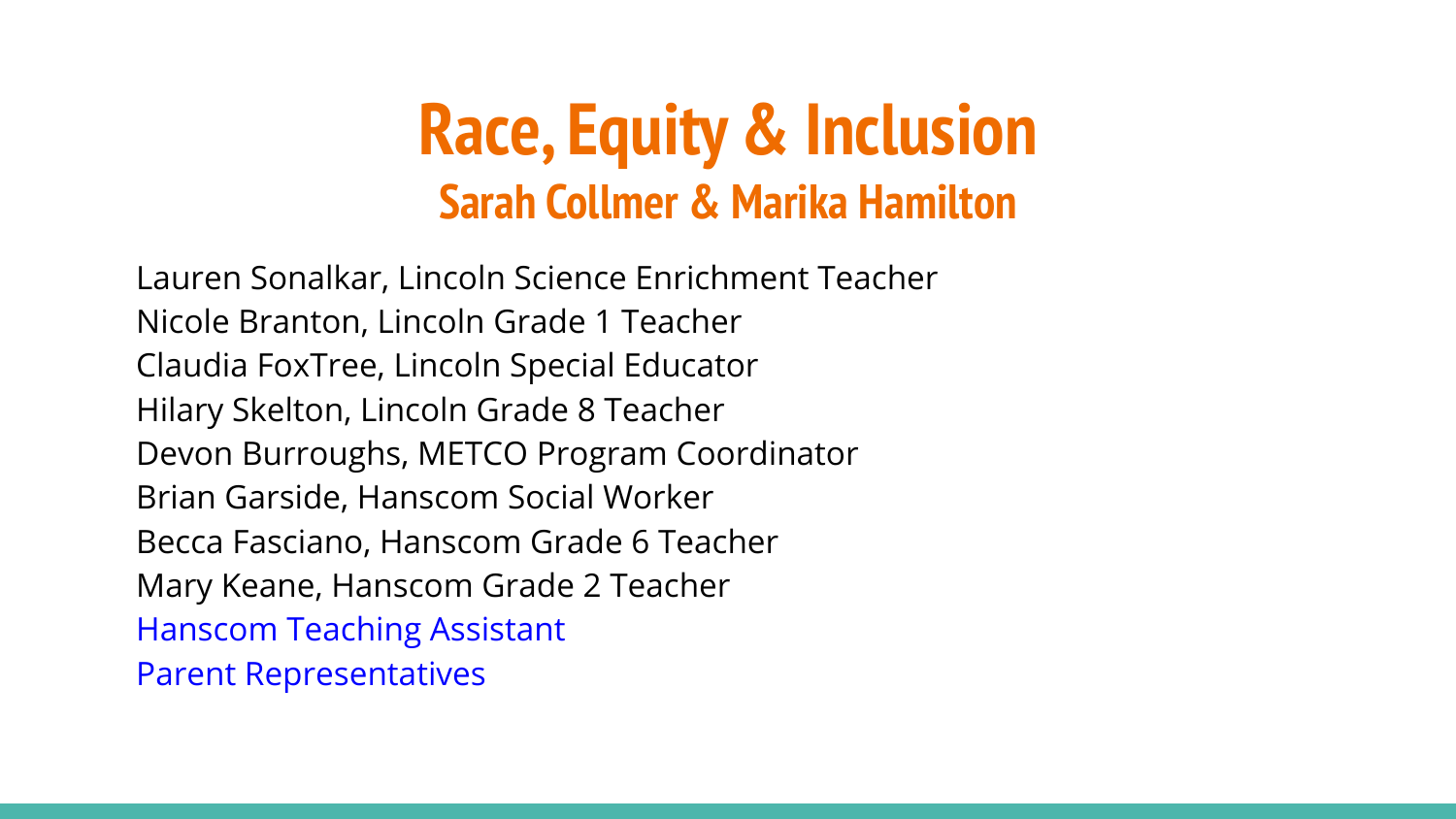#### **SEL & Mental Health**

#### **Julie Vincentsen & Alyssa Rosenfeld**

Bethany Dionne, Lincoln School Psychologist Matt Sur, Hanscom School Psychologist Mara Salis, Hanscom Social Worker Jenn Williams, Hanscom TLC Teacher Carolyn Dwyer, Lincoln Grade 4 Teacher Mary Emmons, Administrator for Student Services Sharon Hobbs, Lincoln Principal Naomi Konikoff, Lincoln Student Services Coordinator Shelley Moeller, Lincoln Social Worker Maurisa Davis, Lincoln Grade 5 Teacher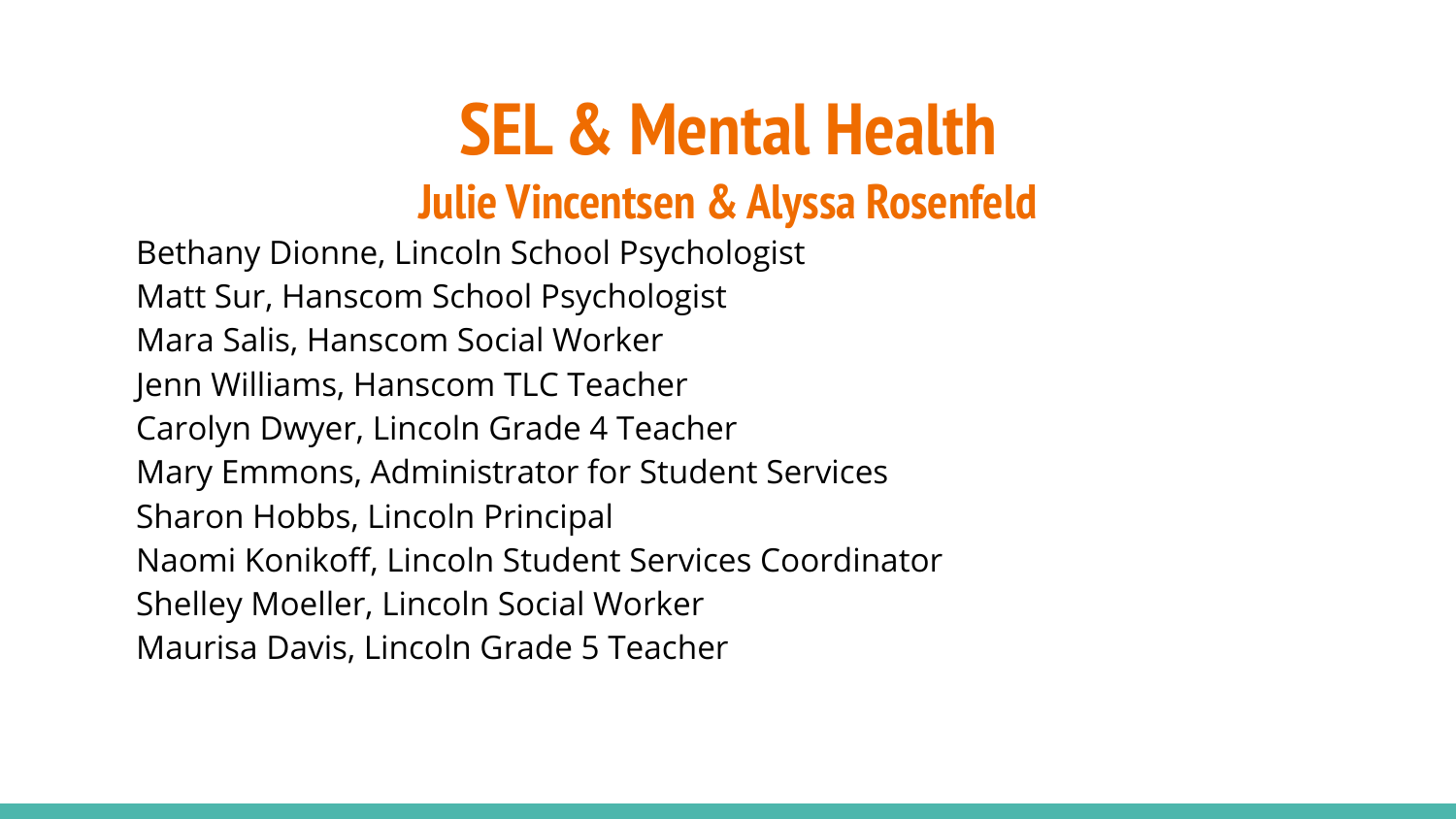#### **Special Education - Mary Emmons**

**Lynn Fagan, Preschool Coordinator Denise Oldham, Hanscom Student Services Coordinator Naomi Konikoff, Lincoln Student Services Coordinator Catherine Smits, Lincoln Special Educator Jane Mosier, Hanscom Special Educator Diane Mackenzie, Hanscom Preschool Teacher Dayna Brown, Lincoln Preschool Teacher Lisa Cloutier, OT/PT**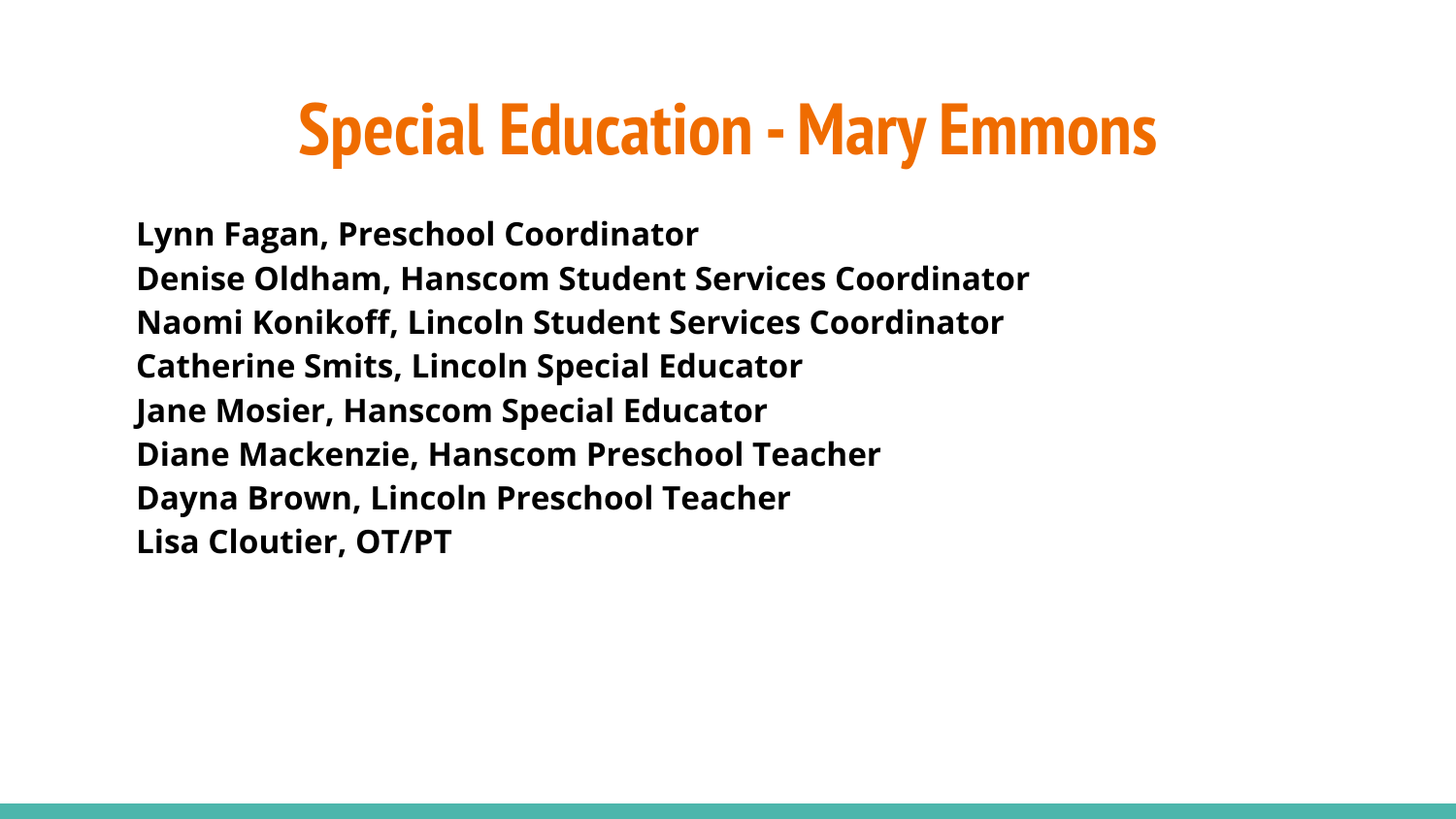### **Health & Safety - Erich Ledebuhr**

Audra Maria, Lincoln School Nurse Eileen Dirrane, Hanscom School Nurse Mary Emmons, Administrator of Student Services Stacey Clarkin, Wellness Teacher Parent/Healthcare Provider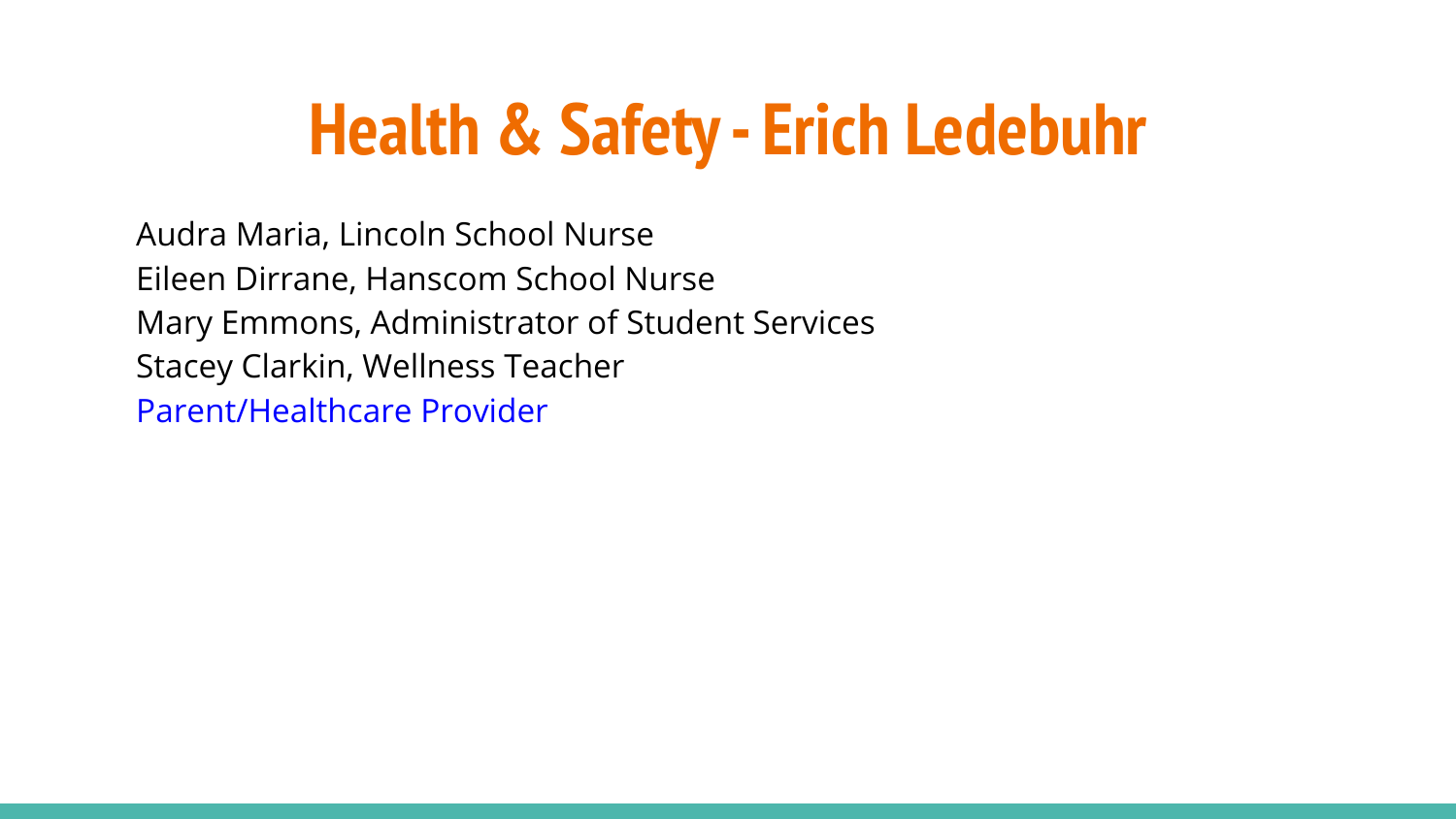### **IT/Technology - Rob Ford**

Joe Dearden Dane Clune Mark McDonough Monica Albuixech Cindy Matthes James Suttie Niles Radl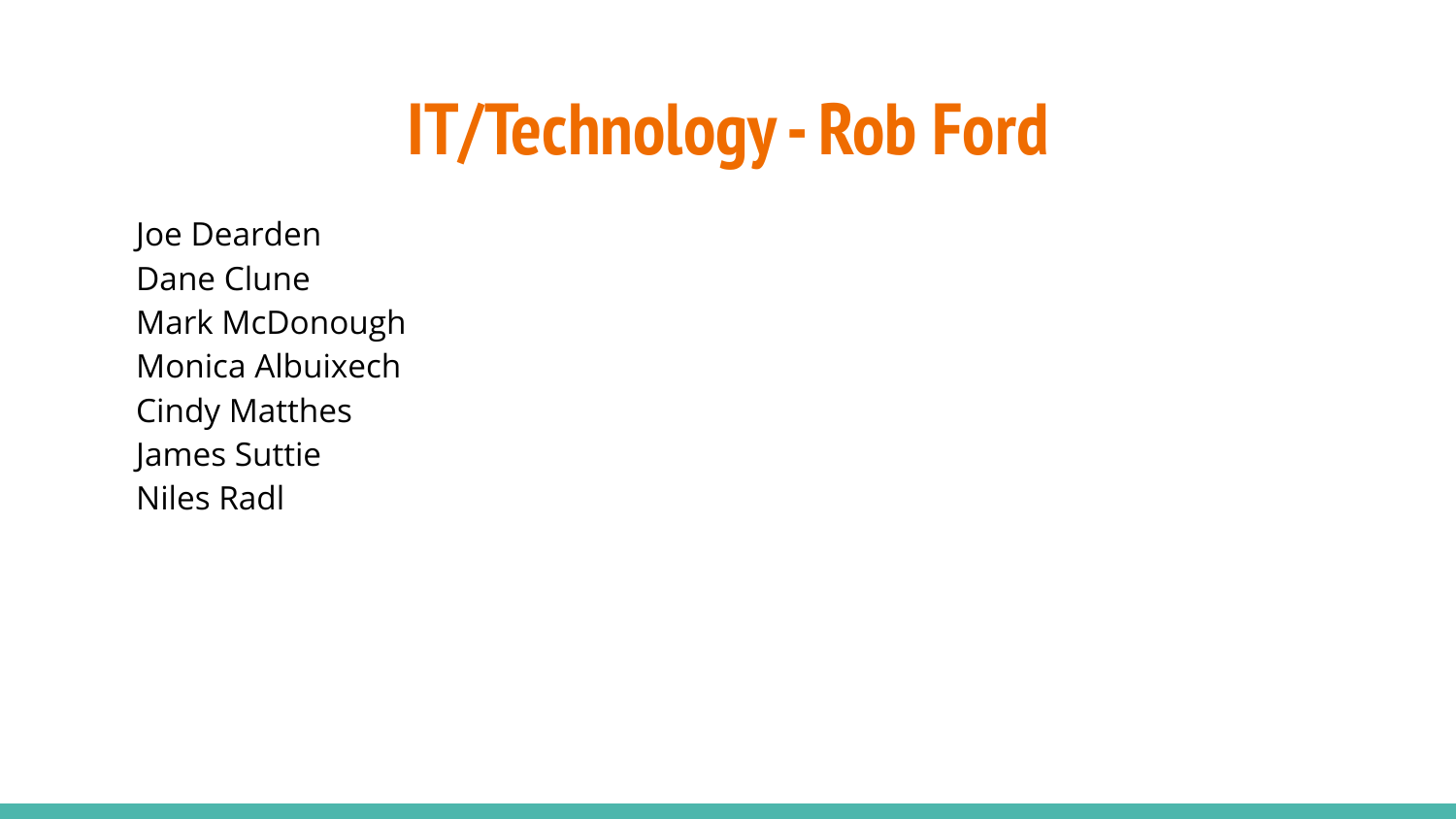### **Budget, Finance & Transportation - Buck Creel**

Adam Hogue, School Committee Maureen Onigman, Coordinator of Business Operations Chrisie Fallon, Human Resources and Payroll Specialist